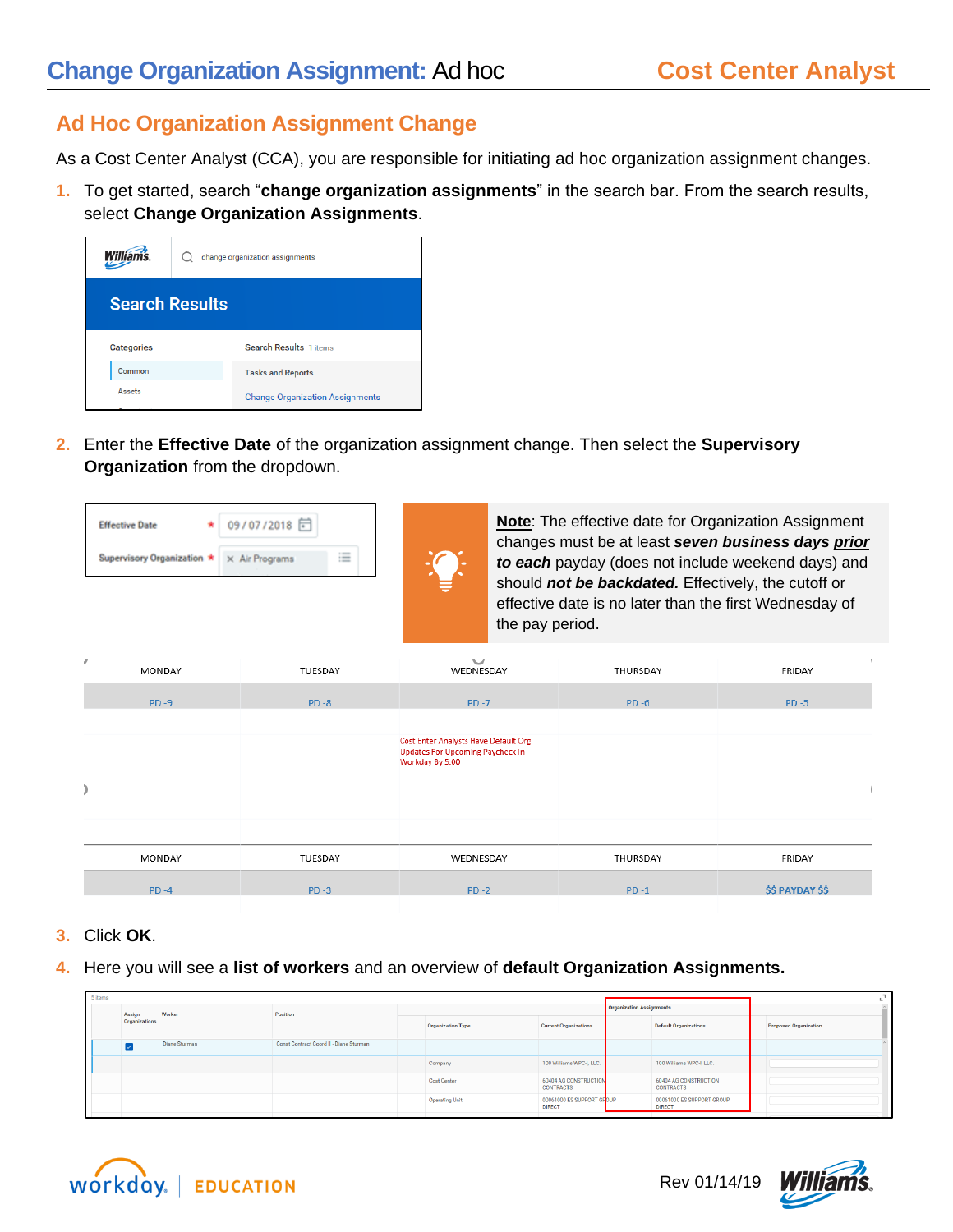- **5.** You will also see the **Override Organization Assignment** grid in the upper right-hand corner, which you will use to make changes to various elements of the **Proposed Organization** assignment.
	- Each row in the grid corresponds with a line in the worker's current, default and proposed Organization Assignment rows/columns. For example, FERC in each grid is **highlighted in green** below.

| ts)                      | Override Organization Assignments 6 items                    |                                 | 団<br>₹                                     |                                |                              |    |
|--------------------------|--------------------------------------------------------------|---------------------------------|--------------------------------------------|--------------------------------|------------------------------|----|
|                          |                                                              | <b>Organization Type</b>        | <b>Proposed Organizations</b>              |                                |                              |    |
|                          |                                                              | Company                         |                                            |                                |                              |    |
|                          |                                                              | <b>Cost Center</b>              |                                            |                                |                              |    |
|                          |                                                              | <b>Operating Unit</b>           | FERC                                       |                                |                              |    |
|                          |                                                              |                                 |                                            |                                |                              |    |
|                          |                                                              | <b>Financial Company</b>        |                                            |                                |                              |    |
|                          |                                                              | <b>VP HR</b>                    |                                            |                                |                              |    |
|                          |                                                              |                                 |                                            |                                |                              |    |
|                          |                                                              | <b>Organization Assignments</b> |                                            |                                |                              | ۰, |
| <b>Organization Type</b> | <b>Current Organizations</b>                                 |                                 | <b>Default Organizations</b>               |                                | <b>Proposed Organization</b> |    |
|                          |                                                              |                                 |                                            |                                |                              |    |
| Company                  | 100 Williams WPC-I, LLC.                                     |                                 | 100 Williams WPC-LLLC.                     |                                |                              |    |
| <b>Cost Center</b>       | 60031 ENVIRONMENTAL COMPLIANCE<br>COE & SUPPORT SERVICES COE |                                 | COE & SUPPORT SERVICES COE                 | 60031 ENVIRONMENTAL COMPLIANCE |                              |    |
| <b>Operating Unit</b>    | 00061000 ES SUPPORT GROUP<br><b>DIRECT</b>                   |                                 | 00061000 ES SUPPORT GROUP<br><b>DIRECT</b> |                                |                              |    |
| FERC                     | 00000000 DEFAULT                                             |                                 | 00000000 DEFAULT                           |                                |                              |    |
| <b>Financial Company</b> |                                                              | 6000 ENTERPRISE E&C AND OE      | 6000 ENTERPRISE E&C AND OE                 |                                |                              |    |
| <b>VP HR</b>             |                                                              |                                 |                                            |                                |                              |    |

**6.** Before using the Default Organization Assignments or Override Organization Assignments grid to make changes, select the applicable **worker** or select all workers if applicable.



**7.** Using the **Override Organization Assignments** grid to make changes, note the proposed organization assignments for the selected worker(s) updates as you make your selection(s). Update the entirety of the Override Organization grid. You must enter a value in all fields even if the field is not changing otherwise, you will receive an error.

| Override Organization Assignments 6 items |                                                                        | ₹                                         |
|-------------------------------------------|------------------------------------------------------------------------|-------------------------------------------|
| <b>Organization Type</b>                  | <b>Proposed Organizations</b>                                          |                                           |
| Company                                   |                                                                        |                                           |
| <b>Cost Center</b>                        |                                                                        |                                           |
| <b>Operating Unit</b>                     | X 00044188 WILLIAMS OLEFINS PIPELINE HOLDCO LLC ('PIPELINE<br>HOLDCO") | $\sim$<br>$\overline{\phantom{a}}$<br>$=$ |
| <b>FERC</b>                               |                                                                        |                                           |
| <b>Financial Company</b>                  |                                                                        |                                           |
| <b>VP HR</b>                              |                                                                        |                                           |
|                                           |                                                                        |                                           |